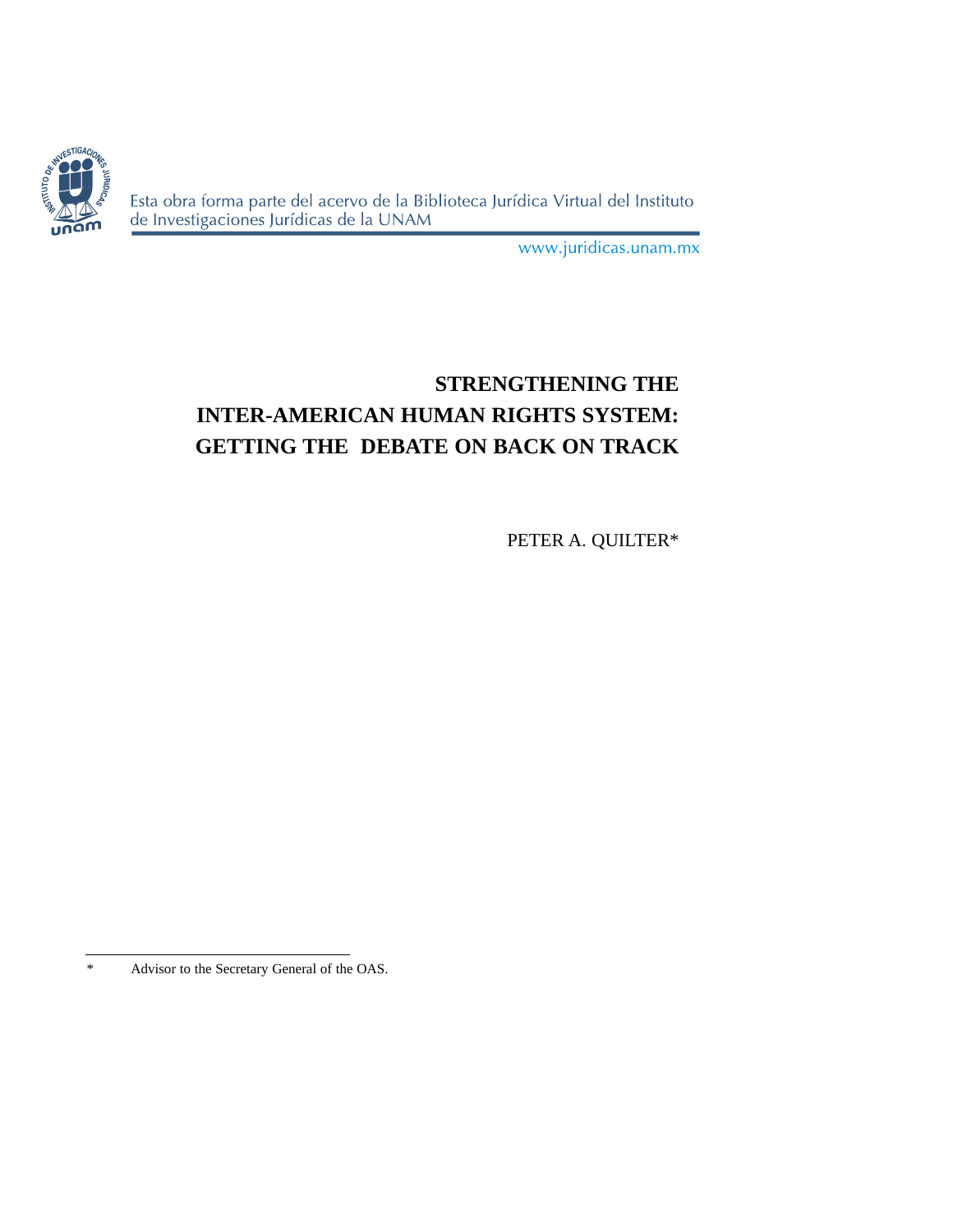## **STRENGTHENING THE INTER-AMERICAN HUMAN RIGHTS SYSTEM: GETTING THE DEBATE ON BACK ON TRACK**

## PETER A. QUILTER

At the June 2000 OAS General Assembly, held in Windsor Canada, the member states of the OAS agreed to a resolution on the evaluation and strengthening of the inter-American human rights system. That resolution marked the latest milestone in a long-standing process of examination, evaluation, strengthening or reform -the name has shifted about- of the Inter-American human rights system, the tribunal mechanisms composed of the Washington D.C. based Inter-American Commission on Human Rights (IACHR), and the Costa Rica based Inter-American Court of Human Rights (the Court).

Because of the importance the human rights system has historically occupied within the greater context of the Inter-American system, there is enough at stake in this process to pause briefly and take stock of the debate itself. This note seeks to give the reader no so much a state of play of that process, but rather to step back from it sufficient to put some new thoughts on the table. And, pointedly, it seeks to place the debate itself under some scrutiny - to understand where it is going, where it is not going, and whether any mid-course corrections are in order to reach a desired end-game.

The debate has for years been something of a kabuki dance slow, sometimes angry, sometimes confrontational, but mostly respectful and deliberate. As in most multilateral debates, this is a contest of coalitions. Different from most, though, here alliances among countries continuously band and disband depending on the specific issue at hand, not ideology or history, making it difficult to reliably predict where and how consensus will be reached on any given issue. And, the states are far from the only players. Added to the mix are an organized and highly specialized group on non-governmental organizations, and, of course, the IACHR and Court themselves.

The ongoing strengthening or reform effort, to its credit, has also benefited from input from many sources. The IACHR hosted a seminal meeting in late 1996 which set much of the groundwork for today's work. The Santiago Summit also, at the same time that it defended and supported the human rights system, called on all of us to look for "concrete measures" for its improvement. The OAS Secretary General contributed as well with a study called *Toward a*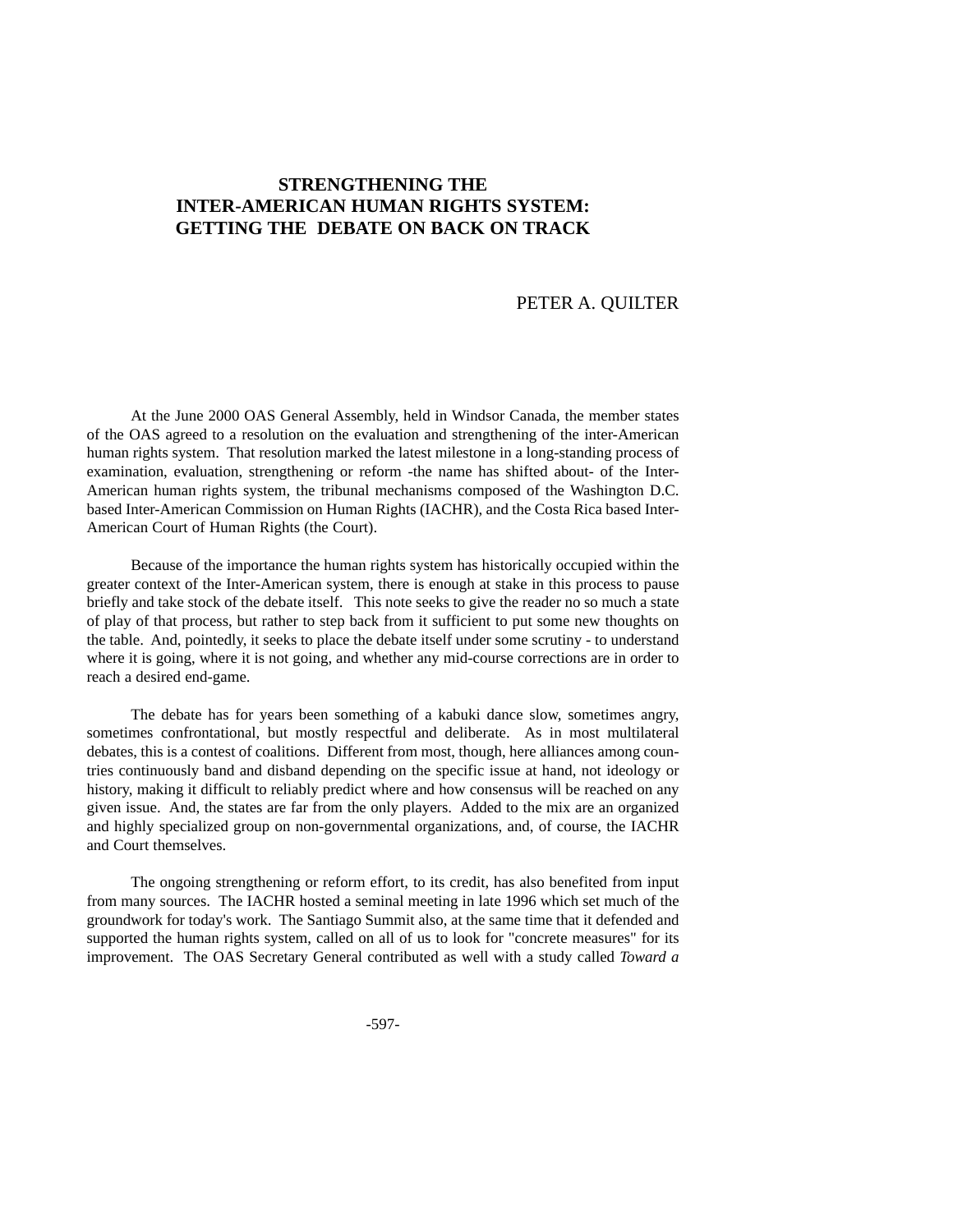*new Vision of the Inter-American Human Rights System*, a paper which sought to enrich, catalyze and stir the debate into places it had not been before. Today's dialogue on strengthening human rights seeks to update much of that debate.

The relevant year 2000 OAS resolution is by far the most extensive to date in the reform process, containing a laundry list of recommendations which, some more than others, actually do get to the heart of a number of difficulties states have had in dealing with the Commission and Court. They range from: questions regarding admissibility decisions (the procedure by which this system admits a case); defining criteria for sending cases to the Court, need for clear deadlines, clarity on precautionary measures, and a host of other procedural matters essential to litigating confidently in a tribunal system. Regarding the Court, the states gave the nod to increasing participation of victims in the process -a significant forward step- and to efforts to streamline evidentiary matters shared between Commission and Court.

Curiously, a few year's earlier, a pitched battle was fought among some states on issuing precisely such a list. At the time, some states fought tooth and nail to eventual defeat any suggestion of telling the independent organs how to do their business. This time, with a palliative chapeau to introduce the far more extensive list of recommendations, the same states and, importantly, the organs themselves, let it go.

Depending on where you sit, this is either progress or a defeat in a war of attrition. I think it is progress. The recommendations themselves are serious and, importantly, appear by and large motivated by a desire to improve the workings of the system. In any case, it is said that when an issue appears in a resolution, it is no longer hot, controversial, or cutting edge. The system itself is probably way ahead of the game and already implementing the measures.

#### **WHERE ARE WE GOING?**

Whereas in matters of diplomacy, one can usually find the real debate in the subtext of the public deliberations, here the real issue is elsewhere. It is not in the details at all. The answer lies in a much greater debate that has not yet occurred. Indeed, since a 1995 pioneering single paragraph on reform, offered by Peru, the initiatives and the resolutions that memorialize them have grown in both scope and length, but not in their ability to zero in either on the real problems, nor on the real solutions of the problematique facing this hemisphere's mechanism of human rights protection.

Some of this can be explained with the advent of democracy in the region. Quite simply, democracy has been rough on this region's human rights protection mechanism. There was clarity in the black and white world of dictatorships. Today's democratic administrations, faced with a grievous human rights violation for which they or their agents are responsible, will plead with the system that they are doing the best they can (often true) and should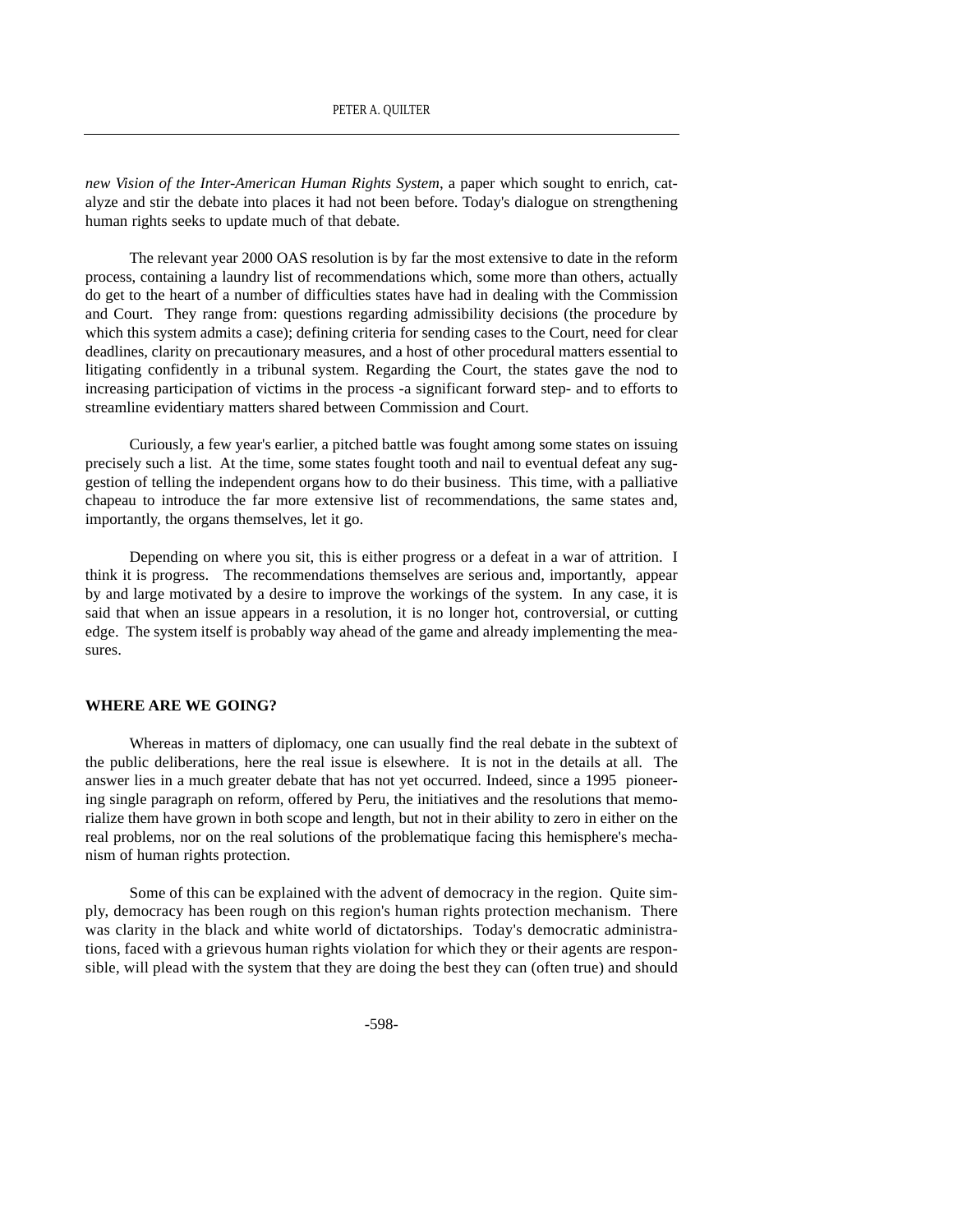be given a break. The break comes, but only sometimes, giving rise to animosities and short-sighted responses from governments not unlike those seen in the days of black and white.

For many of the same reasons, there is also a sense in this hemisphere that human rights is yesterday's issue. Breaking from the past, today the discussion of human rights is met with a certain discomfort, a sense that the issue is in our history, not in our present or future. And yet a cursory glance at any of the various recent publication that yearly catalogue the condition of the region's human rights speaks volumes on the urgent need today for a strong human rights protection mechanism.

Of course the need for the system -our system- is not really at issue or in dispute. But the debate we are having has lost the forest for the trees. Finding our way back is not impossible. But it will take something of a jump. Here's how.

### **ASSUME FOR A MOMENT…**

Assume for a moment that we have no human rights protection mechanism, and we call upon a group of government representatives and their experts to sit down with a mandate to create, on paper, a regional human rights protection mechanism for our hemisphere. Chances are there would be a good deal of consensus on its key characteristics. It would likely possess some or all of the following.

- Adherence and Compliance: The system would be subscribed or adhered to by all states in the region in the same way. And it would command such respect that crossing it would exact an immediate, unequivocal and perhaps even passionate response and sanction from the rest of its membership. Weakness and smallness of any protection system begets a more insidious, chicken-egg problem. Countries will stand up to a weak system if they predict little response. If the system is strong, it projects a priori a palpable sense of the consequences of such actions, probably preventing the action in the first place.
- A Strong Case System Known to All: It would possess a case system with the capacity to handle a significant and changing case load; move matters quickly (since justice delayed is justice denied); be widely available and relatively within reach of every citizen of the hemisphere. Related to the latter, the system would be known to all citizens under its purview: "I'll take my grievance to the OAS," would be quick on the tongue of all our hemisphere's citizens. Built into the case system would surely be a friendly settlement recourse, the kind of non-judicial conciliation device helpful to lower the volume in confrontations with states. Assuming it is a two-tiered system like ours, one would wish for fluid and efficient relations and operation between them.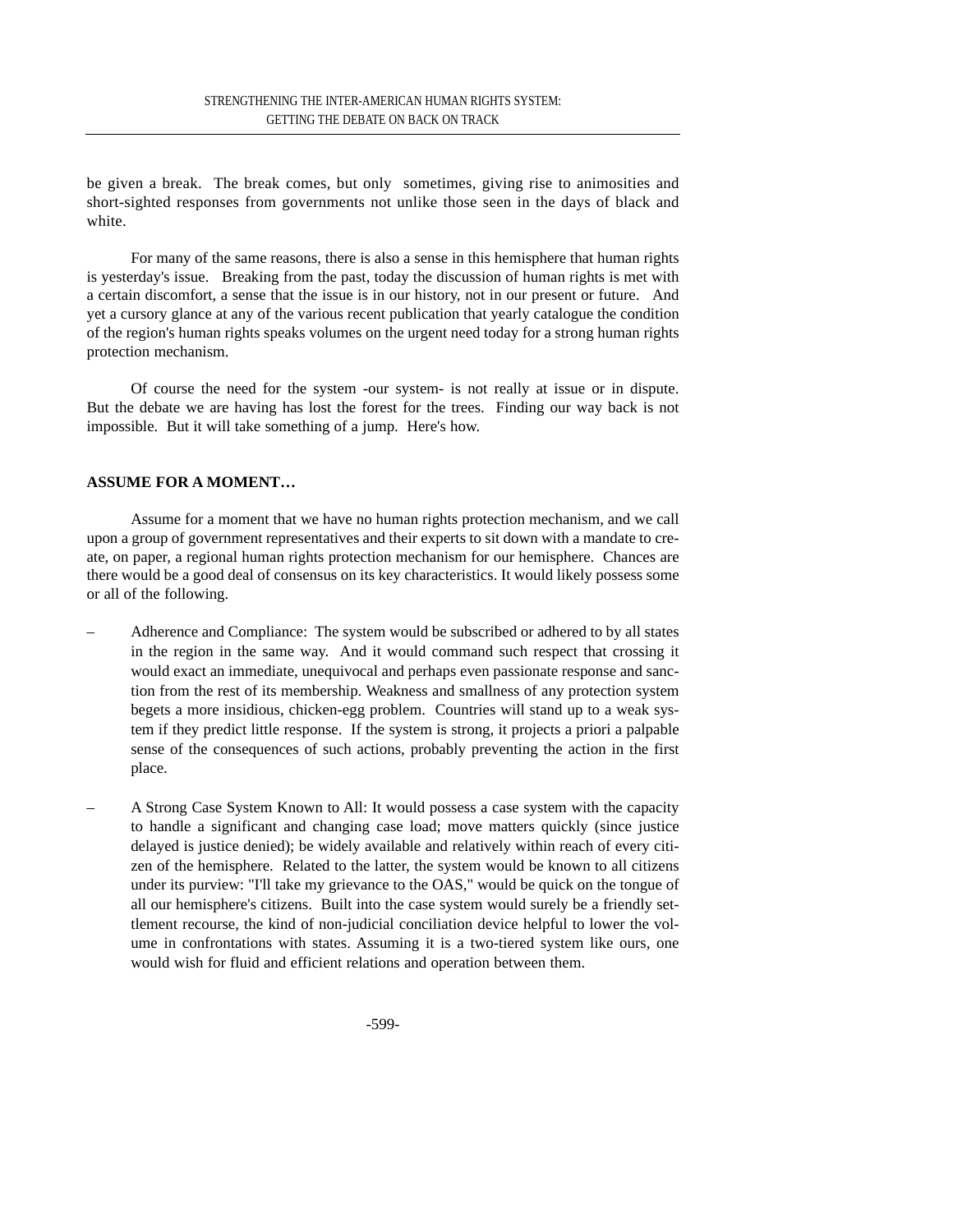- Monitoring Capacity: An independent and autonomous regional human rights system should possess a full range of human rights monitoring abilities separate from its case functions, including an "early warning" capacity. This is critical, and would contain both reactive and proactive dimensions. It would need to get its message out quickly, forcefully and with impact internationally regarding what we might call incipient and/or apparent breakdowns in the human rights environment of a member state. A second, operational dimension, it should be able to mount human rights missions of various kinds at its own initiative or at the request of a member state or the OAS as a whole. The Monitoring component might be institutionally separate and distinct from the case-adjudication component.
- Promotion and Education: The system would possess a dissemination and education component that could be called on by member states to help them set up ombudsman offices, to help stock the region's libraries, to develop human rights curricula for universities, government agencies, military training, etc. It would also additionally promote education relating to itself and access to its enforcement function. Here too, a separate and distinct institutional component might be advisable to minimize conflicts with its adjudicatory functions.
- Regional-Local Links: It would have a rational and operational relationship with a varied set of players, including but not limited to other regional and international human rights enforcement bodies. And, given the comparative advantage of its regional character, it needs a working relationship with local/domestic human rights enforcement mechanisms and judicial mechanisms.
- It would be Permanent: given the magnitude of the challenge and a growing workload, most scholars today agree that an enforcement mechanism needs to be permanent. Enough said.
- And finally, money. It is fairly obvious to say that all of this requires proper funding. The money issue is the final barometer of the true support the system enjoys, and must be treated as such in any budget exercise. But the funding issue is particularly knotty here for the structural reason that the system operates in confrontation with its natural funding sources. The resulting problems are considerable, and usually boil down, in one form or another, to the distortion that funding limits and/or drives the human rights agenda, rather than the other way round. If we were to concentrate on a single initiative that would effectively begin to solve many of the system's problems, it would be to find it a funding mechanisms that effectively gives it the necessary latitude. And these would also likely have to emanate from the member states themselves. No state is happy to have the book thrown at them, but they are even less so when someone from outside is paying for it.

The list is not exhaustive, but it goes some way toward identifying a series of fundamental characteristics we would wish for our own system. Now look to the system we have. If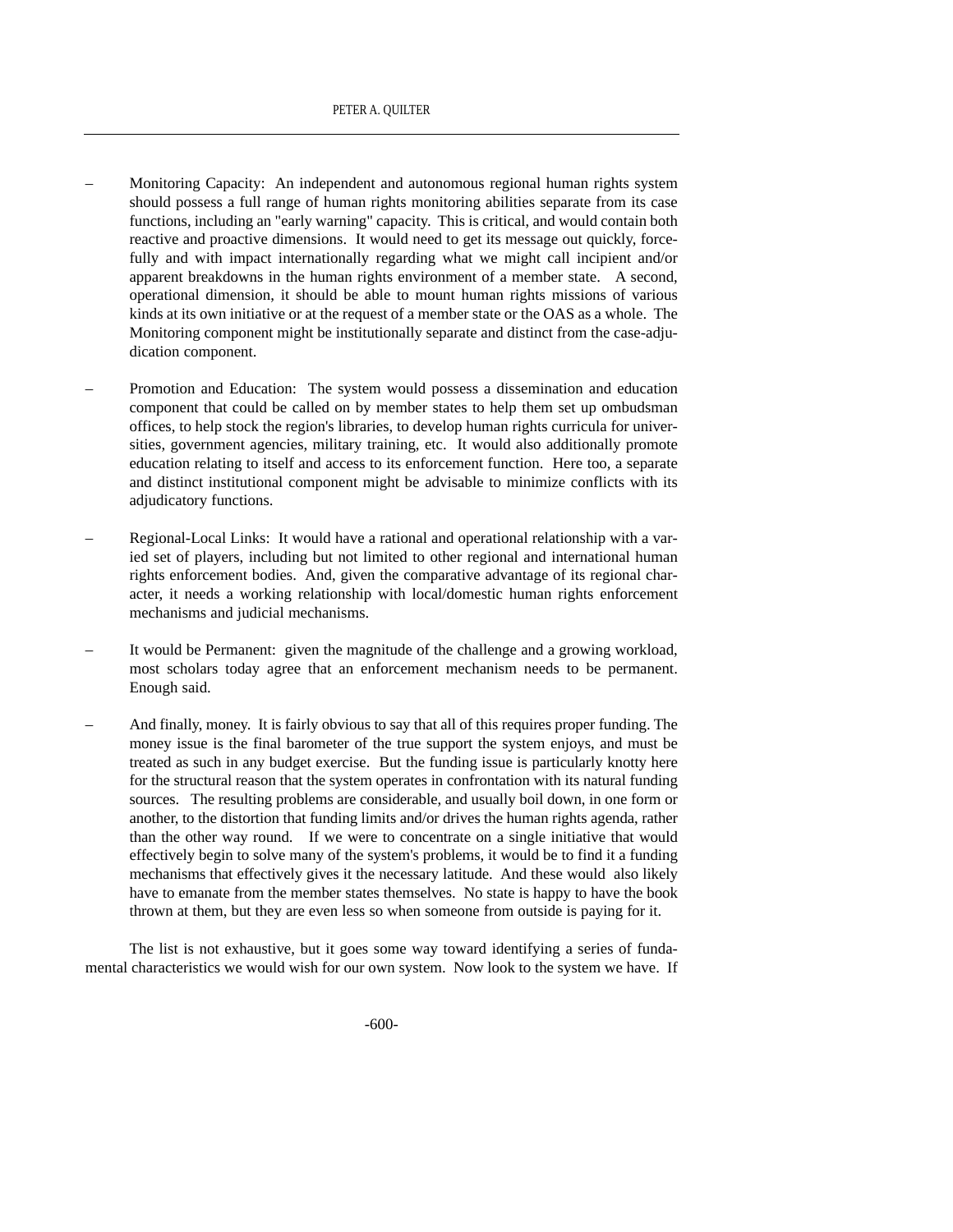we were to superimpose the general characteristics of our existing Inter-American system over this one, we would have some overlap. But on some very basic issues, we would have a clear miss.

That should not be terribly surprising. No system is strong in every category we have outlined. The lesson, then, is not that we should discard our system because it apparently isn't the human rights system we want. The real lesson to draw here is one of the methodology of the fix.

#### **WHERE SHOULD WE GO NOW?**

The debate we have had for several years departs from the system we have, not from the system we want. The recurrent reform effort, therefore, has essentially been an open-ended tinkering with a system that -however heroic- is underfunded, understaffed, not well known to the average citizen of the Americas, and not subscribed to by all the countries of the hemisphere. We are debating furiously about an Inter-American Court that has four -yes, that's four- staff lawyers. Or a Commission with 13 staff lawyers. To cover a region with a population of roughly 800 million citizens.

The debate itself needs a new center a recognition that giving the IACHR and Court two more lawyers each may begin to solve the problems of the system we have, but not of the system we want. The debate also needs attention and interest from a new and different set of actors who are in a position to implement a fix.

#### *Recast the Debate.*

First, we should recast this debate to define what we want, compare this to what we have, and set out a blueprint for action based on where we fall short. That analysis, I believe, will take us inexorably to a discussion not of form or function (that discussion will come later) but of the scope of our system - and major funding changes. We should be prepared to peer down a vast chasm that may exist between our rhetorical support for human rights as a goal, and the actual commitment our protection mechanism receives from us. This needs to be bridged.

#### *Who Debates What*

Second, if that discussion is to have any impact and move to concrete solution, it must, by its nature, be had at the highest possible political level. For example, it appears this exercise has gone as far as it will go at the OAS whose diplomatic missions are comfortable and appropriate to manage the procedural concerns and fit them into the relevant OAS statutory structure. But in that forum, the subject today rarely even brings to the meeting room more than a handful of Member state Ambassadors to say nothing of the sea of empty seats from those missions for whom this is of even less consequence.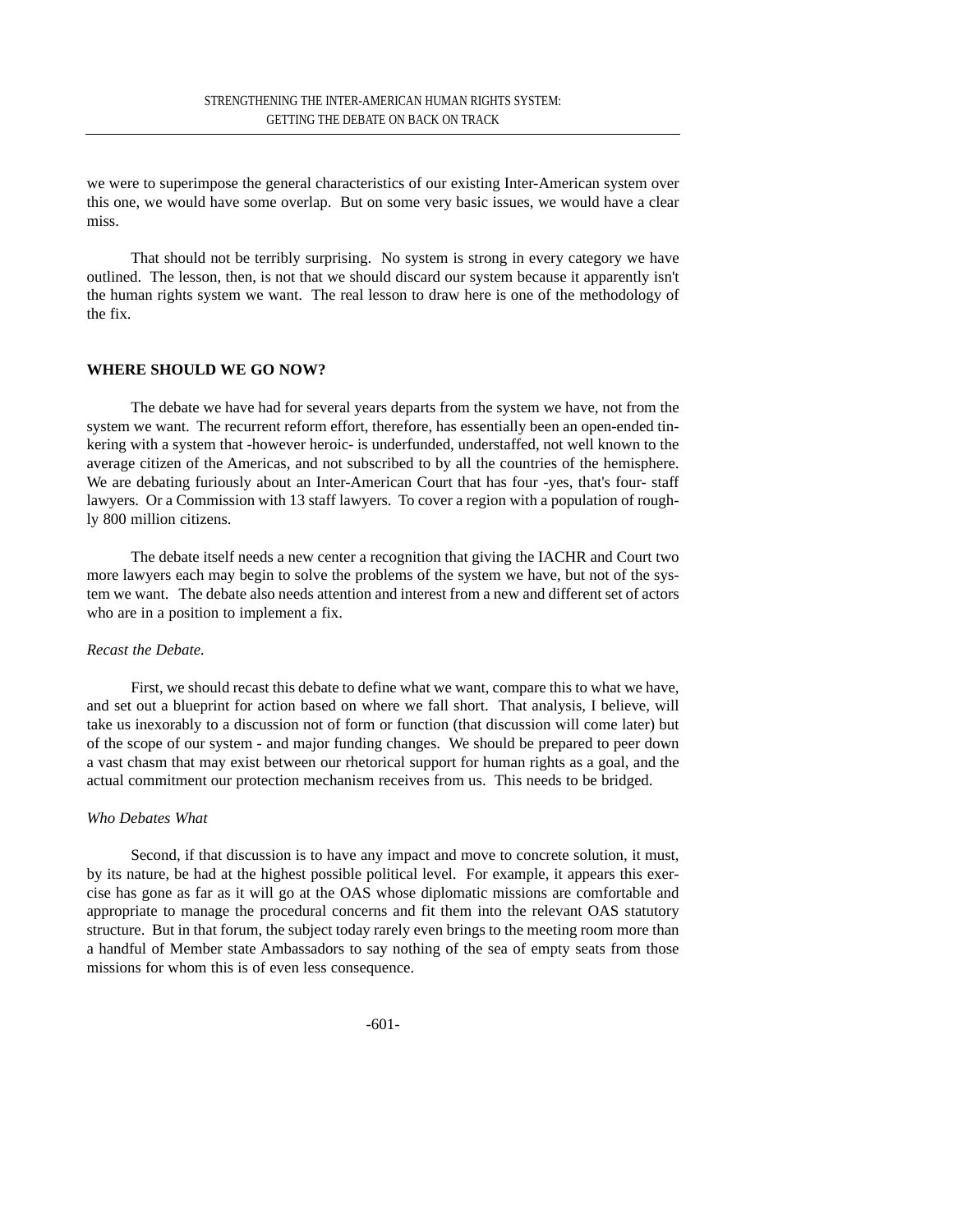Even assuming a renewed interest from OAS missions, the recasting exercise is very different. The good news is we fortunately do have at this moment the attention of the hemisphere's foreign ministers. The Minister's formed in late 1999 an *ad hoc* working group on human rights under the leadership of Costa Rica. The *ad hoc* group is composed of members chosen directly by their ministers who are at once experts in the field, and high-level human rights authorities in their respective states. It is this group we should entrust to create a proposal which will refocusing the debate on what we want, rather than what we have.

#### *Then Take it to the Summit*

The Inter-American system is littered with unfunded mandates, blueprints gathering dust and good plans lying in perpetual wait. Once the *ad hoc* group creates the operative proposal, we must seal it with Presidential imprimatur at the 2001 Quebec Summit. We must obtain at a this level a fundamental decision regarding what we want our system to do and what we want it to be, and how we are going to pay for it. Quite simply, the subject is one that needs to seize both the imagination and self-assurance of the Presidential Summit process. Without that, the system's current structure and resource base creates too many countervailing answers to these questions and may condemn the debate to echo indefinitely.

#### *Then Bring it Back to the OAS*

Blueprint in hand, and Presidential guidance obtained, we should return to the OAS for execution. Whatever decision is made, it must be implemented within the statutory structure of the Inter-American system a process that the OAS forum has already shown itself able to effectively discharge. In terms of timing, we are coincidentally faced with a perfect opportunity to bring it all together under the OAS banner. The next General Assembly of the OAS is slated to take place in June 2001 in Costa Rica, whose President has already declared he wishes it to be the human rights general assembly. Following, as it does, months after the Presidential Summit of Quebec, we should use the OAS General Assembly in Costa Rica to cement the specific legislative measures needed to implement the changes to the Inter-American architecture.

#### **Final Thoughts**

Getting from here to there will require one thing we cannot take for granted: the constant participation, good will and favor of the system itself. Processes such as these arouse suspicion, especially within these institutions themselves. Some say that the human rights institutions of the system have, through no fault of their own, grown habituated to being small and we should not look to them for leadership in this process. This is a misconception. Here we confuse a siege mentality for a purposeful survival instinct. At worst, years of "evaluation" may have worn away some willingness to participate in it. But we can and must bring them inside. Here, then, are a few accompanying thoughts and caveats that might help.